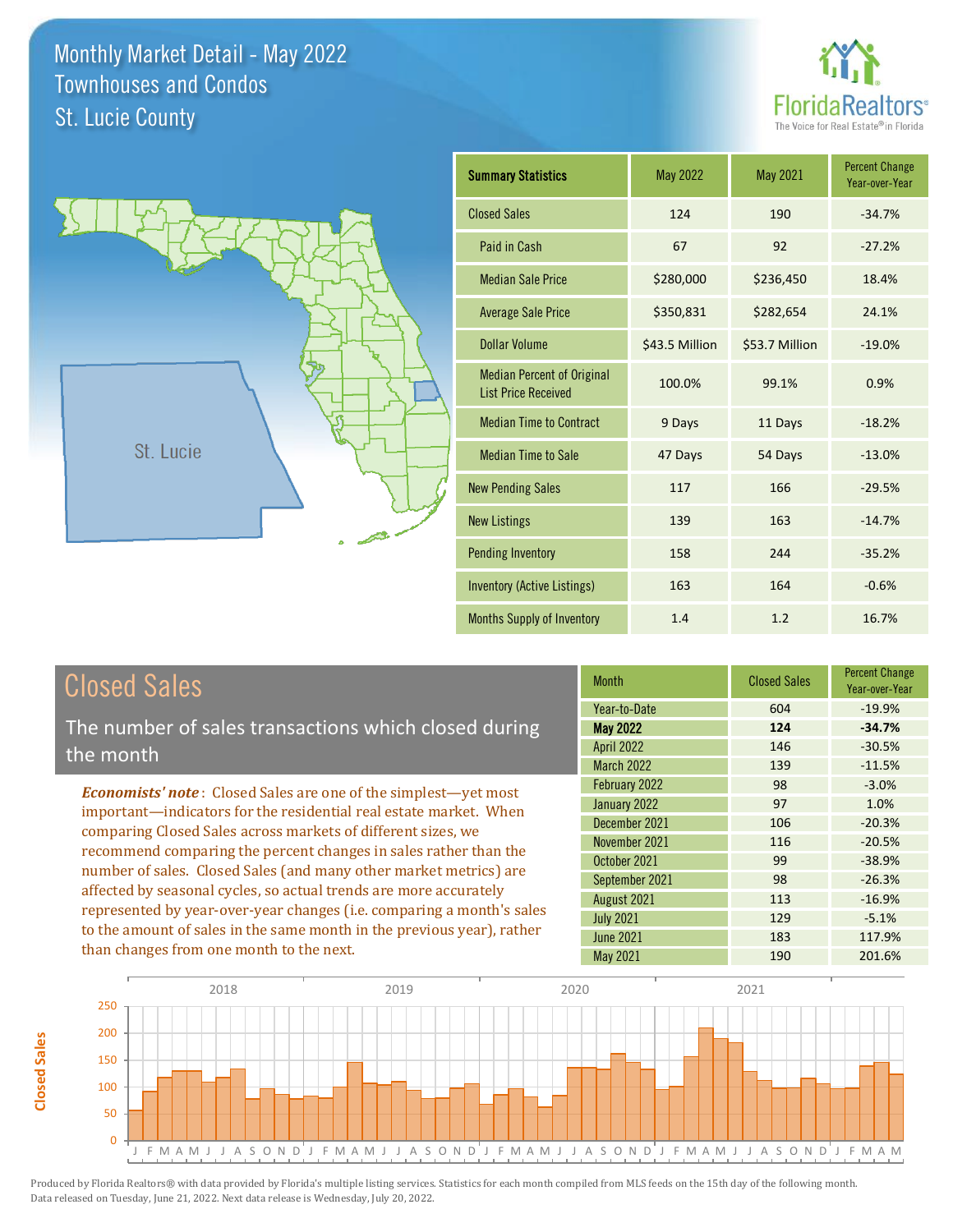

| Cash Sales                                                                                                                   | <b>Month</b>                   | <b>Cash Sales</b> | <b>Percent Change</b><br>Year-over-Year      |
|------------------------------------------------------------------------------------------------------------------------------|--------------------------------|-------------------|----------------------------------------------|
|                                                                                                                              | Year-to-Date                   | 326               | $-15.3%$                                     |
| The number of Closed Sales during the month in which                                                                         | <b>May 2022</b>                | 67                | $-27.2%$                                     |
| buyers exclusively paid in cash                                                                                              | <b>April 2022</b>              | 88                | $-14.6%$                                     |
|                                                                                                                              | March 2022                     | 71                | $-15.5%$                                     |
|                                                                                                                              | February 2022                  | 56                | $-15.2%$                                     |
|                                                                                                                              | January 2022                   | 44                | 10.0%                                        |
| <b>Economists' note:</b> Cash Sales can be a useful indicator of the extent to                                               | December 2021                  | 57                | $-10.9%$                                     |
| which investors are participating in the market. Why? Investors are                                                          | November 2021                  | 61                | $-17.6%$                                     |
| far more likely to have the funds to purchase a home available up front,                                                     | October 2021                   | 53                | $-29.3%$                                     |
| $\mathbf{1}$ , and a set of $\mathbf{1}$ , and a set of $\mathbf{1}$ , and a set of $\mathbf{1}$ , and a set of $\mathbf{1}$ | $0 \quad 1 \quad 1 \quad 0001$ | $-2$              | $\overline{A}$ $\overline{A}$ $\overline{A}$ |

whereas the typical homebuyer requires a mortgage or some other form of financing. There are, of course, many possible exceptions, so this statistic should be interpreted with care.

| Year-to-Date      | 326 | $-15.3%$ |
|-------------------|-----|----------|
| <b>May 2022</b>   | 67  | $-27.2%$ |
| <b>April 2022</b> | 88  | $-14.6%$ |
| <b>March 2022</b> | 71  | $-15.5%$ |
| February 2022     | 56  | $-15.2%$ |
| January 2022      | 44  | 10.0%    |
| December 2021     | 57  | $-10.9%$ |
| November 2021     | 61  | $-17.6%$ |
| October 2021      | 53  | $-29.3%$ |
| September 2021    | 52  | $-11.9%$ |
| August 2021       | 67  | 8.1%     |
| <b>July 2021</b>  | 80  | 29.0%    |
| <b>June 2021</b>  | 97  | 162.2%   |
| <b>May 2021</b>   | 92  | 217.2%   |



## Cash Sales as a Percentage of Closed Sales

The percentage of Closed Sales during the month which were Cash Sales

*Economists' note* : This statistic is simply another way of viewing Cash Sales. The remaining percentages of Closed Sales (i.e. those not paid fully in cash) each month involved some sort of financing, such as mortgages, owner/seller financing, assumed loans, etc.

| <b>Month</b>      | <b>Percent of Closed</b><br>Sales Paid in Cash | <b>Percent Change</b><br>Year-over-Year |
|-------------------|------------------------------------------------|-----------------------------------------|
| Year-to-Date      | 54.0%                                          | 5.7%                                    |
| <b>May 2022</b>   | 54.0%                                          | 11.6%                                   |
| <b>April 2022</b> | 60.3%                                          | 23.1%                                   |
| <b>March 2022</b> | 51.1%                                          | $-4.5%$                                 |
| February 2022     | 57.1%                                          | $-12.6%$                                |
| January 2022      | 45.4%                                          | 8.9%                                    |
| December 2021     | 53.8%                                          | 11.9%                                   |
| November 2021     | 52.6%                                          | 3.7%                                    |
| October 2021      | 53.5%                                          | 15.6%                                   |
| September 2021    | 53.1%                                          | 19.6%                                   |
| August 2021       | 59.3%                                          | 30.0%                                   |
| <b>July 2021</b>  | 62.0%                                          | 36.0%                                   |
| <b>June 2021</b>  | 53.0%                                          | 20.5%                                   |
| May 2021          | 48.4%                                          | 5.2%                                    |

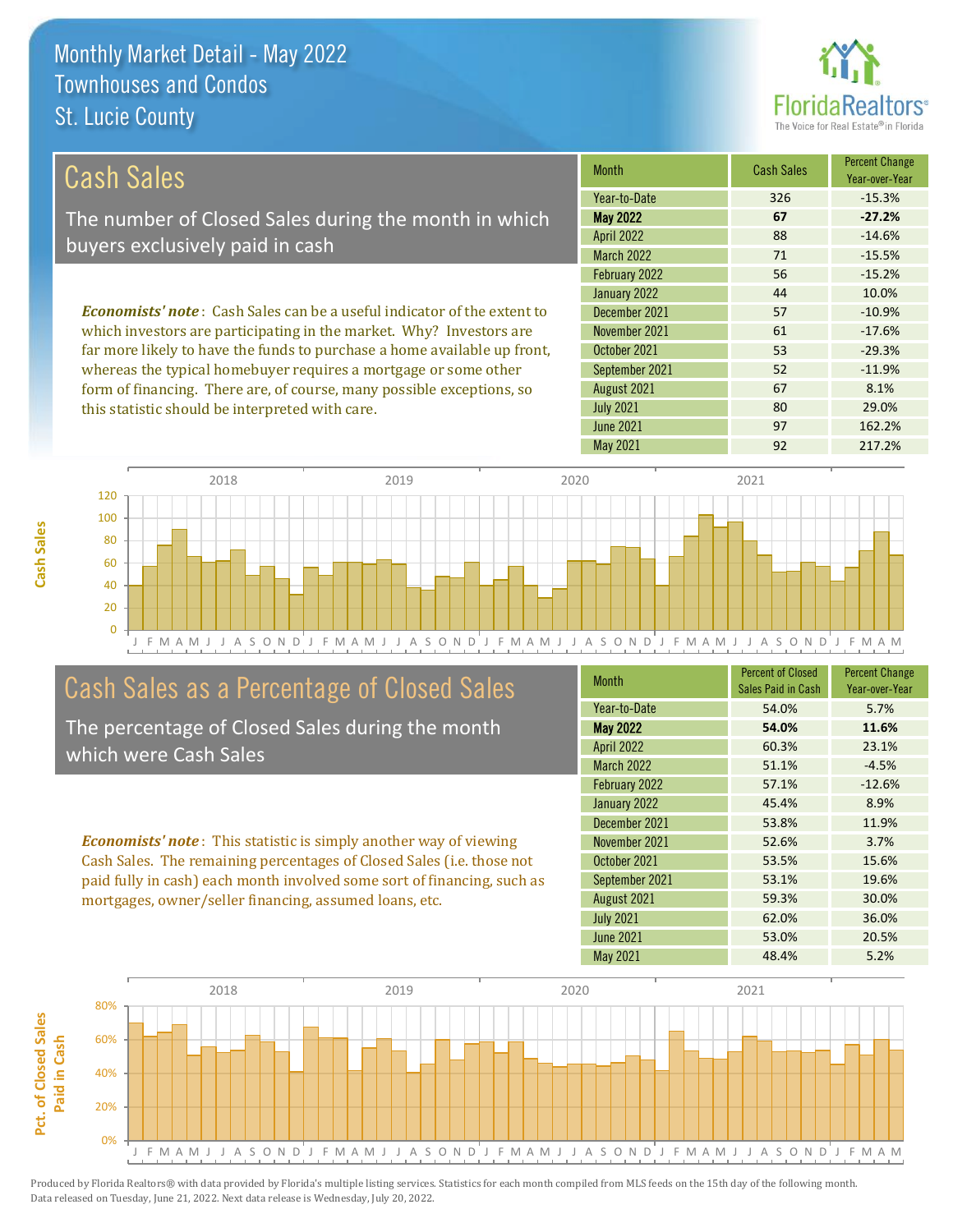

### Median Sale Price

The median sale price reported for the month (i.e. 50% of sales were above and 50% of sales were below)

*Economists' note* : Median Sale Price is our preferred summary statistic for price activity because, unlike Average Sale Price, Median Sale Price is not sensitive to high sale prices for small numbers of homes that may not be characteristic of the market area. Keep in mind that median price trends over time are not always solely caused by changes in the general value of local real estate. Median sale price only reflects the values of the homes that *sold* each month, and the mix of the types of homes that sell can change over time.

| <b>Month</b>      | <b>Median Sale Price</b> | <b>Percent Change</b><br>Year-over-Year |
|-------------------|--------------------------|-----------------------------------------|
| Year-to-Date      | \$280,000                | 13.4%                                   |
| <b>May 2022</b>   | \$280,000                | 18.4%                                   |
| <b>April 2022</b> | \$285,000                | 9.2%                                    |
| <b>March 2022</b> | \$290,000                | 11.5%                                   |
| February 2022     | \$285,000                | 11.8%                                   |
| January 2022      | \$255,000                | 7.2%                                    |
| December 2021     | \$250,000                | 5.5%                                    |
| November 2021     | \$225,500                | $-4.0%$                                 |
| October 2021      | \$245,500                | 29.6%                                   |
| September 2021    | \$247,000                | 20.5%                                   |
| August 2021       | \$215,000                | $-11.0%$                                |
| <b>July 2021</b>  | \$220,000                | $-3.9%$                                 |
| <b>June 2021</b>  | \$220,000                | 27.6%                                   |
| May 2021          | \$236,450                | 40.3%                                   |



### Average Sale Price

The average sale price reported for the month (i.e. total sales in dollars divided by the number of sales)

*Economists' note* : Usually, we prefer Median Sale Price over Average Sale Price as a summary statistic for home prices. However, Average Sale Price does have its uses—particularly when it is analyzed alongside the Median Sale Price. For one, the relative difference between the two statistics can provide some insight into the market for higher-end homes in an area.

| Month             | <b>Average Sale Price</b> | <b>Percent Change</b><br>Year-over-Year |
|-------------------|---------------------------|-----------------------------------------|
| Year-to-Date      | \$358,428                 | 23.7%                                   |
| <b>May 2022</b>   | \$350,831                 | 24.1%                                   |
| <b>April 2022</b> | \$386,778                 | 34.6%                                   |
| <b>March 2022</b> | \$370,095                 | 13.9%                                   |
| February 2022     | \$356,530                 | 24.4%                                   |
| January 2022      | \$310,666                 | 21.7%                                   |
| December 2021     | \$329,292                 | 21.7%                                   |
| November 2021     | \$288,678                 | 7.5%                                    |
| October 2021      | \$317,388                 | 23.0%                                   |
| September 2021    | \$326,898                 | 23.5%                                   |
| August 2021       | \$277,119                 | $-0.3%$                                 |
| <b>July 2021</b>  | \$311,579                 | 22.8%                                   |
| <b>June 2021</b>  | \$297,825                 | 40.3%                                   |
| May 2021          | \$282,654                 | 32.7%                                   |

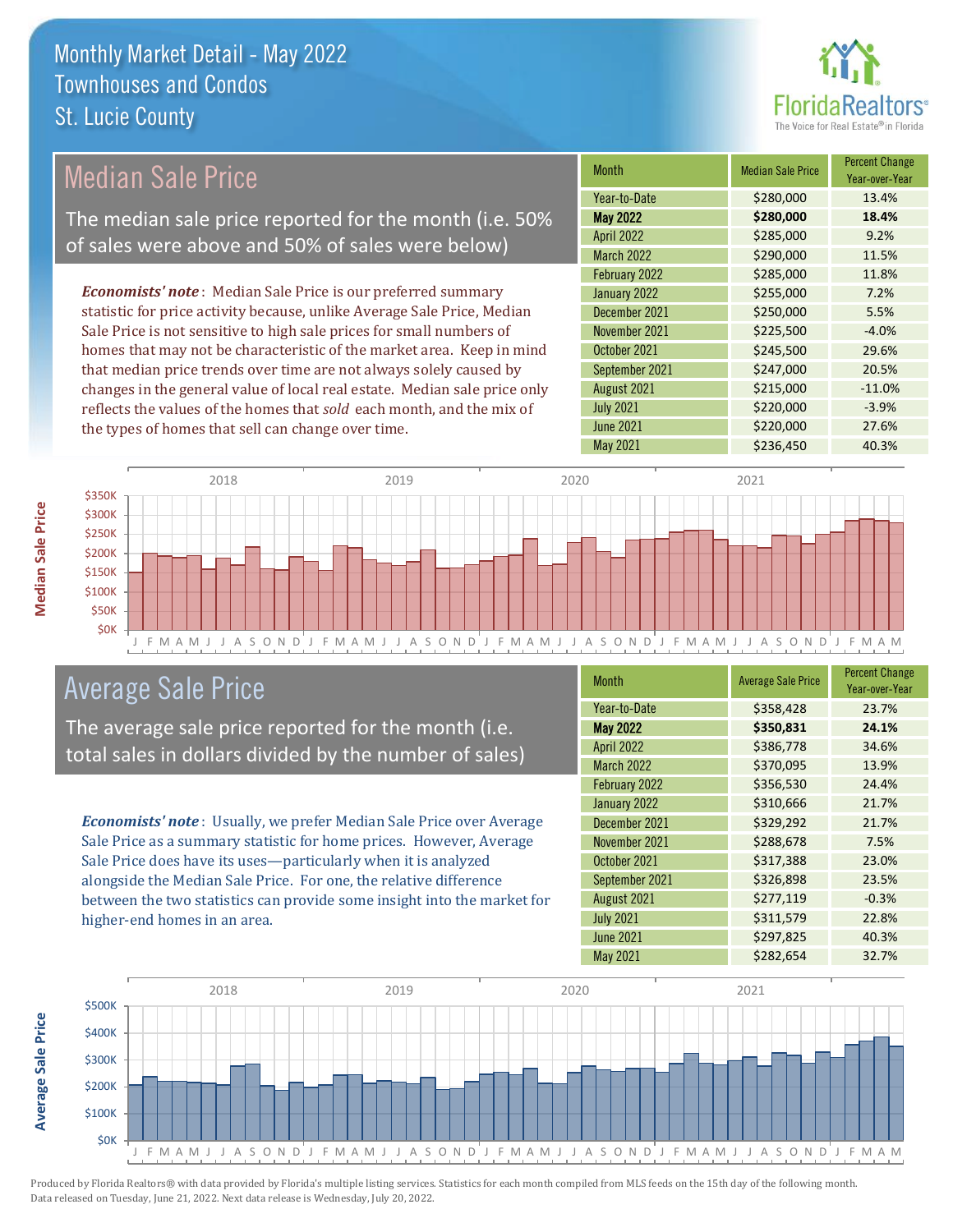

### ollar Volume

The sum of the sale prices for all sales which closed during the month

*Economists' note* : Dollar Volume is simply the sum of all sale prices in a given time period, and can quickly be calculated by multiplying Closed Sales by Average Sale Price. It is a strong indicator of the health of the real estate industry in a market, and is of particular interest to real estate professionals, investors, analysts, and government agencies. Potential home sellers and home buyers, on the other hand, will likely be better served by paying attention to trends in the two components of Dollar Volume (i.e. sales and prices) individually.

| Month             | <b>Dollar Volume</b> | <b>Percent Change</b><br>Year-over-Year |
|-------------------|----------------------|-----------------------------------------|
| Year-to-Date      | \$216.5 Million      | $-0.9%$                                 |
| <b>May 2022</b>   | \$43.5 Million       | $-19.0%$                                |
| <b>April 2022</b> | \$56.5 Million       | $-6.4%$                                 |
| <b>March 2022</b> | \$51.4 Million       | 0.8%                                    |
| February 2022     | \$34.9 Million       | 20.7%                                   |
| January 2022      | \$30.1 Million       | 23.0%                                   |
| December 2021     | \$34.9 Million       | $-3.0%$                                 |
| November 2021     | \$33.5 Million       | $-14.6%$                                |
| October 2021      | \$31.4 Million       | $-24.8%$                                |
| September 2021    | \$32.0 Million       | $-9.0%$                                 |
| August 2021       | \$31.3 Million       | $-17.2%$                                |
| <b>July 2021</b>  | \$40.2 Million       | 16.4%                                   |
| <b>June 2021</b>  | \$54.5 Million       | 205.6%                                  |
| <b>May 2021</b>   | \$53.7 Million       | 300.2%                                  |



### Median Percent of Original List Price Received

The median of the sale price (as a percentage of the original list price) across all properties selling during the month

*Economists' note* : The Median Percent of Original List Price Received is useful as an indicator of market recovery, since it typically rises as buyers realize that the market may be moving away from them and they need to match the selling price (or better it) in order to get a contract on the house. This is usually the last measure to indicate a market has shifted from down to up, so it is what we would call a *lagging* indicator.

| <b>Month</b>      | Med. Pct. of Orig.<br><b>List Price Received</b> | <b>Percent Change</b><br>Year-over-Year |
|-------------------|--------------------------------------------------|-----------------------------------------|
| Year-to-Date      | 100.0%                                           | 2.5%                                    |
| <b>May 2022</b>   | 100.0%                                           | 0.9%                                    |
| <b>April 2022</b> | 100.0%                                           | 1.5%                                    |
| March 2022        | 98.3%                                            | 0.6%                                    |
| February 2022     | 100.0%                                           | 4.1%                                    |
| January 2022      | 97.1%                                            | 0.7%                                    |
| December 2021     | 97.8%                                            | 1.8%                                    |
| November 2021     | 98.8%                                            | 2.4%                                    |
| October 2021      | 98.4%                                            | 3.1%                                    |
| September 2021    | 98.5%                                            | 3.0%                                    |
| August 2021       | 100.0%                                           | 4.3%                                    |
| <b>July 2021</b>  | 99.2%                                            | 4.9%                                    |
| <b>June 2021</b>  | 100.0%                                           | 5.6%                                    |
| May 2021          | 99.1%                                            | 4.4%                                    |

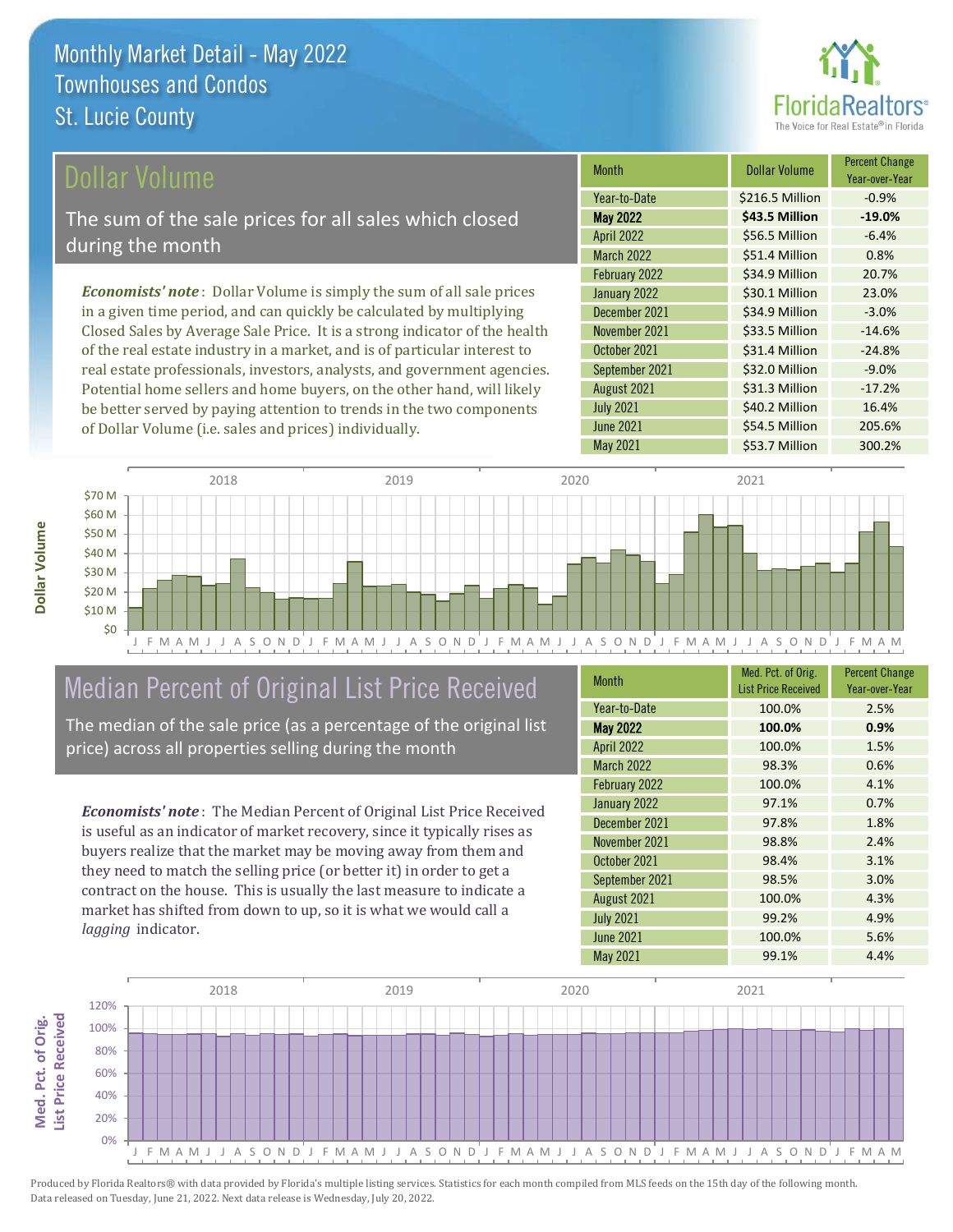

### Median Time to Contract

The median number of days between the listing date and contract date for all Closed Sales during the month

*Economists' note* : Like Time to Sale, Time to Contract is a measure of the length of the home selling process calculated for sales which closed during the month. The difference is that Time to Contract measures the number of days between the initial listing of a property and the signing of the contract which eventually led to the closing of the sale. When the gap between Median Time to Contract and Median Time to Sale grows, it is usually a sign of longer closing times and/or declining numbers of cash sales.

| Month             | <b>Median Time to</b><br>Contract | <b>Percent Change</b><br>Year-over-Year |
|-------------------|-----------------------------------|-----------------------------------------|
| Year-to-Date      | 11 Days                           | $-42.1%$                                |
| <b>May 2022</b>   | 9 Days                            | $-18.2%$                                |
| <b>April 2022</b> | 11 Days                           | $-38.9%$                                |
| <b>March 2022</b> | 13 Days                           | $-13.3%$                                |
| February 2022     | 7 Days                            | $-84.8%$                                |
| January 2022      | 22 Days                           | $-29.0%$                                |
| December 2021     | 13 Days                           | $-62.9%$                                |
| November 2021     | 9 Days                            | $-75.7%$                                |
| October 2021      | 9 Days                            | $-80.0%$                                |
| September 2021    | 9 Days                            | $-78.6%$                                |
| August 2021       | 8 Days                            | $-87.1%$                                |
| <b>July 2021</b>  | 10 Days                           | $-87.0%$                                |
| <b>June 2021</b>  | 9 Days                            | $-86.4%$                                |
| <b>May 2021</b>   | 11 Days                           | $-81.4%$                                |



### Median Time to Sale

**Median Time to** 

**Median Time to** 

The median number of days between the listing date and closing date for all Closed Sales during the month

*Economists' note* : Time to Sale is a measure of the length of the home selling process, calculated as the number of days between the initial listing of a property and the closing of the sale. *Median* Time to Sale is the amount of time the "middle" property selling this month was on the market. That is, 50% of homes selling this month took *less* time to sell, and 50% of homes took *more* time to sell. Median Time to Sale gives a more accurate picture than Average Time to Sale, which can be skewed upward by small numbers of properties taking an abnormally long time to sell.

| <b>Month</b>      | <b>Median Time to Sale</b> | <b>Percent Change</b><br>Year-over-Year |
|-------------------|----------------------------|-----------------------------------------|
| Year-to-Date      | 51 Days                    | $-19.0%$                                |
| <b>May 2022</b>   | 47 Days                    | $-13.0%$                                |
| <b>April 2022</b> | 55 Days                    | $-11.3%$                                |
| <b>March 2022</b> | 51 Days                    | $-17.7%$                                |
| February 2022     | 44 Days                    | $-42.9%$                                |
| January 2022      | 61 Days                    | $-22.8%$                                |
| December 2021     | 53 Days                    | $-32.9%$                                |
| November 2021     | 51 Days                    | $-36.3%$                                |
| October 2021      | 50 Days                    | $-36.7%$                                |
| September 2021    | 44 Days                    | $-48.8%$                                |
| August 2021       | 47 Days                    | $-58.0%$                                |
| <b>July 2021</b>  | 55 Days                    | $-53.0%$                                |
| <b>June 2021</b>  | 51 Days                    | $-52.8%$                                |
| May 2021          | 54 Days                    | $-44.9%$                                |

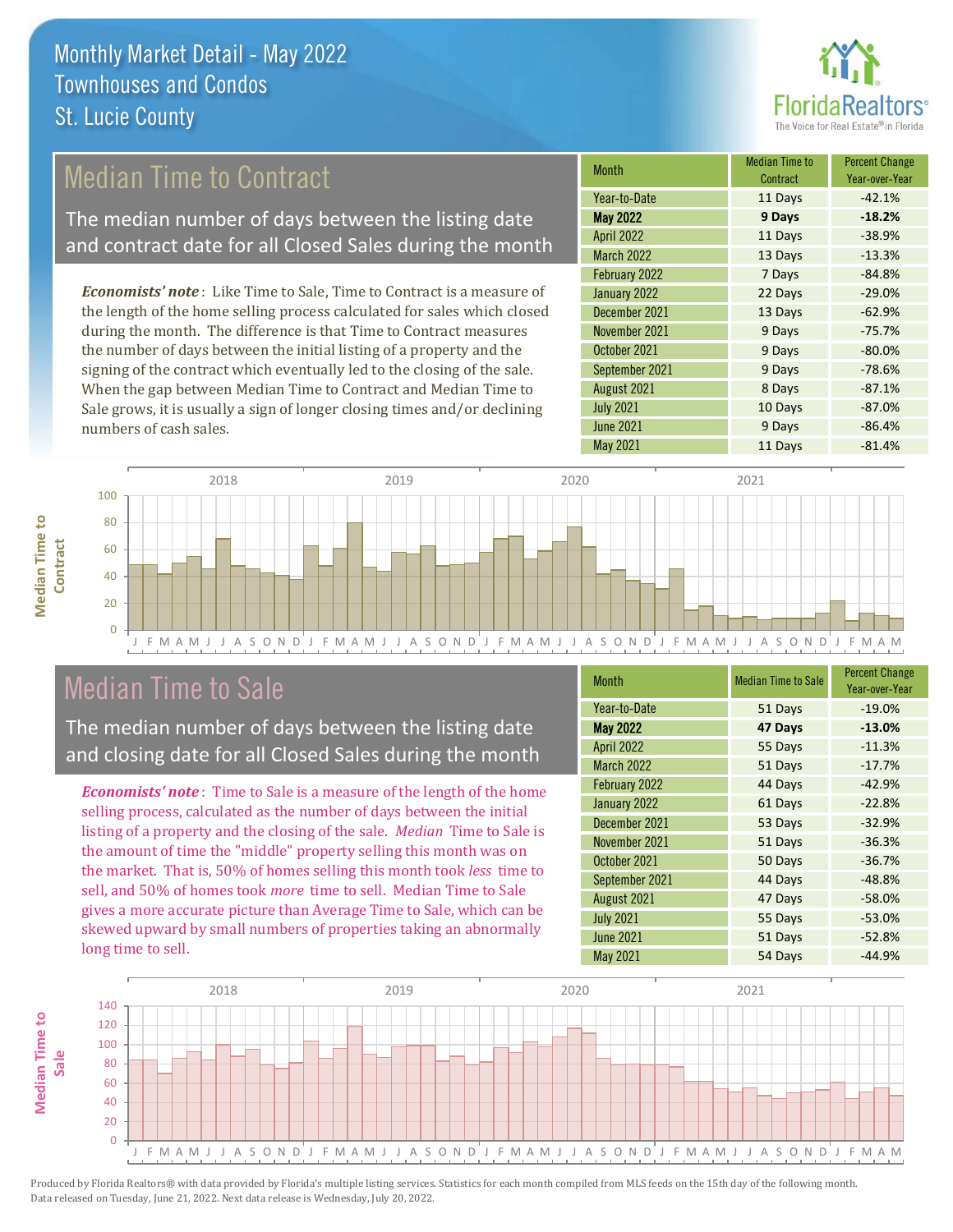distressed properties for sale.



| <b>New Pending Sales</b>                                                       | <b>Month</b>      | <b>New Pending Sales</b> | <b>Percent Change</b><br>Year-over-Year |
|--------------------------------------------------------------------------------|-------------------|--------------------------|-----------------------------------------|
|                                                                                | Year-to-Date      | 665                      | $-25.9%$                                |
| The number of listed properties that went under                                | <b>May 2022</b>   | 117                      | $-29.5%$                                |
| contract during the month                                                      | <b>April 2022</b> | 136                      | $-27.3%$                                |
|                                                                                | <b>March 2022</b> | 137                      | $-36.6%$                                |
|                                                                                | February 2022     | 137                      | $-25.1%$                                |
| <b>Economists' note</b> : Because of the typical length of time it takes for a | January 2022      | 138                      | $-4.8%$                                 |
| sale to close, economists consider Pending Sales to be a decent                | December 2021     | 97                       | $-19.8%$                                |
| indicator of potential future Closed Sales. It is important to bear in         | November 2021     | 103                      | $-24.3%$                                |
| mind, however, that not all Pending Sales will be closed successfully.         | October 2021      | 124                      | $-24.4%$                                |
| So, the effectiveness of Pending Sales as a future indicator of Closed         | September 2021    | 112                      | $-35.6%$                                |

J F M A M J J A S O N D J F M A M J J A S O N D J F M A M J J A S O N D J F M A M J J A S O N D J F M A M  $\overline{0}$ 50 100 150 200 250 2018 2019 2020 2021

# New Listings

The number of properties put onto the market during the month

Sales is susceptible to changes in market conditions such as the availability of financing for homebuyers and the inventory of

*Economists' note* : New Listings tend to rise in delayed response to increasing prices, so they are often seen as a lagging indicator of market health. As prices rise, potential sellers raise their estimations of value—and in the most recent cycle, rising prices have freed up many potential sellers who were previously underwater on their mortgages. Note that in our calculations, we take care to not include properties that were recently taken off the market and quickly relisted, since these are not really *new* listings.

| <b>Month</b>      | <b>New Listings</b> | <b>Percent Change</b><br>Year-over-Year |
|-------------------|---------------------|-----------------------------------------|
| Year-to-Date      | 711                 | $-17.4%$                                |
| <b>May 2022</b>   | 139                 | $-14.7%$                                |
| <b>April 2022</b> | 149                 | $-9.7%$                                 |
| March 2022        | 150                 | $-24.2%$                                |
| February 2022     | 142                 | $-5.3%$                                 |
| January 2022      | 131                 | $-29.2%$                                |
| December 2021     | 92                  | 2.2%                                    |
| November 2021     | 100                 | $-32.4%$                                |
| October 2021      | 134                 | $-8.8%$                                 |
| September 2021    | 120                 | $-28.1%$                                |
| August 2021       | 152                 | 6.3%                                    |
| <b>July 2021</b>  | 128                 | $-9.9%$                                 |
| June 2021         | 133                 | 12.7%                                   |
| May 2021          | 163                 | 2.5%                                    |

August 2021 114 -16.2% July 2021 **120** 120 -19.5% June 2021 **132** -8.3% May 2021 166 61.2%



Produced by Florida Realtors® with data provided by Florida's multiple listing services. Statistics for each month compiled from MLS feeds on the 15th day of the following month. Data released on Tuesday, June 21, 2022. Next data release is Wednesday, July 20, 2022.

**New Listings**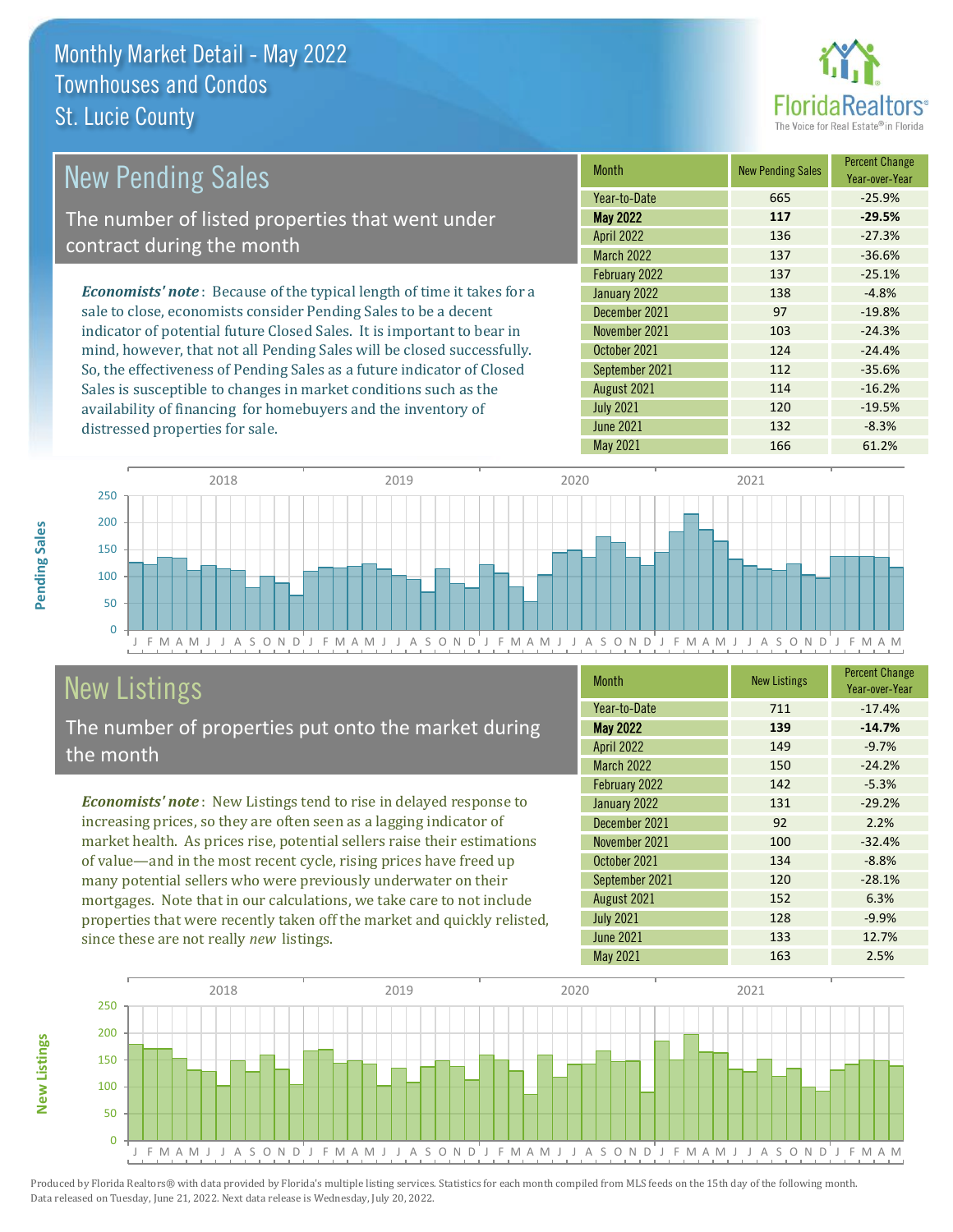

## Inventory (Active Listings) The number of property listings active at the end of the month

*Economists' note* : There are a number of ways to define and calculate Inventory. Our method is to simply count the number of active listings on the last day of the month, and hold this number to compare with the same month the following year. Inventory rises when New Listings are outpacing the number of listings that go off-market (regardless of whether they actually sell). Likewise, it falls when New Listings aren't keeping up with the rate at which homes are going off-market.

| <b>Month</b>             | Inventory | <b>Percent Change</b><br>Year-over-Year |
|--------------------------|-----------|-----------------------------------------|
| <b>YTD (Monthly Avg)</b> | 145       | $-39.9%$                                |
| <b>May 2022</b>          | 163       | $-0.6%$                                 |
| <b>April 2022</b>        | 149       | $-16.3%$                                |
| <b>March 2022</b>        | 135       | $-42.8%$                                |
| February 2022            | 141       | $-50.0%$                                |
| January 2022             | 136       | $-60.5%$                                |
| December 2021            | 146       | $-54.2%$                                |
| November 2021            | 169       | $-53.3%$                                |
| October 2021             | 180       | $-50.3%$                                |
| September 2021           | 175       | $-54.8%$                                |
| August 2021              | 174       | $-56.7%$                                |
| <b>July 2021</b>         | 138       | $-70.3%$                                |
| <b>June 2021</b>         | 161       | $-67.1%$                                |
| May 2021                 | 164       | $-72.3%$                                |



# Months Supply of Inventory

An estimate of the number of months it will take to deplete the current Inventory given recent sales rates

*Economists' note* : MSI is a useful indicator of market conditions. The benchmark for a balanced market (favoring neither buyer nor seller) is 5.5 months of inventory. Anything higher is traditionally a buyers' market, and anything lower is a sellers' market. There is no single accepted way of calculating MSI. A common method is to divide current Inventory by the most recent month's Closed Sales count, but this count is a usually poor predictor of future Closed Sales due to seasonal cycles. To eliminate seasonal effects, we use the 12-month average of monthly Closed Sales instead.

| <b>Month</b>             | <b>Months Supply</b> | <b>Percent Change</b><br>Year-over-Year |
|--------------------------|----------------------|-----------------------------------------|
| <b>YTD (Monthly Avg)</b> | 1.1                  | $-45.0%$                                |
| <b>May 2022</b>          | 1.4                  | 16.7%                                   |
| <b>April 2022</b>        | 1.2                  | $-14.3%$                                |
| <b>March 2022</b>        | 1.0                  | $-50.0%$                                |
| February 2022            | 1.1                  | $-56.0%$                                |
| January 2022             | 1.0                  | $-66.7%$                                |
| December 2021            | 1.1                  | $-62.1%$                                |
| November 2021            | 1.2                  | $-63.6%$                                |
| October 2021             | 1.3                  | $-62.9%$                                |
| September 2021           | 1.2                  | $-70.0%$                                |
| August 2021              | 1.2                  | $-72.1%$                                |
| <b>July 2021</b>         | 0.9                  | $-82.7%$                                |
| <b>June 2021</b>         | 1.1                  | $-80.4%$                                |
| May 2021                 | 1.2                  | $-81.8%$                                |

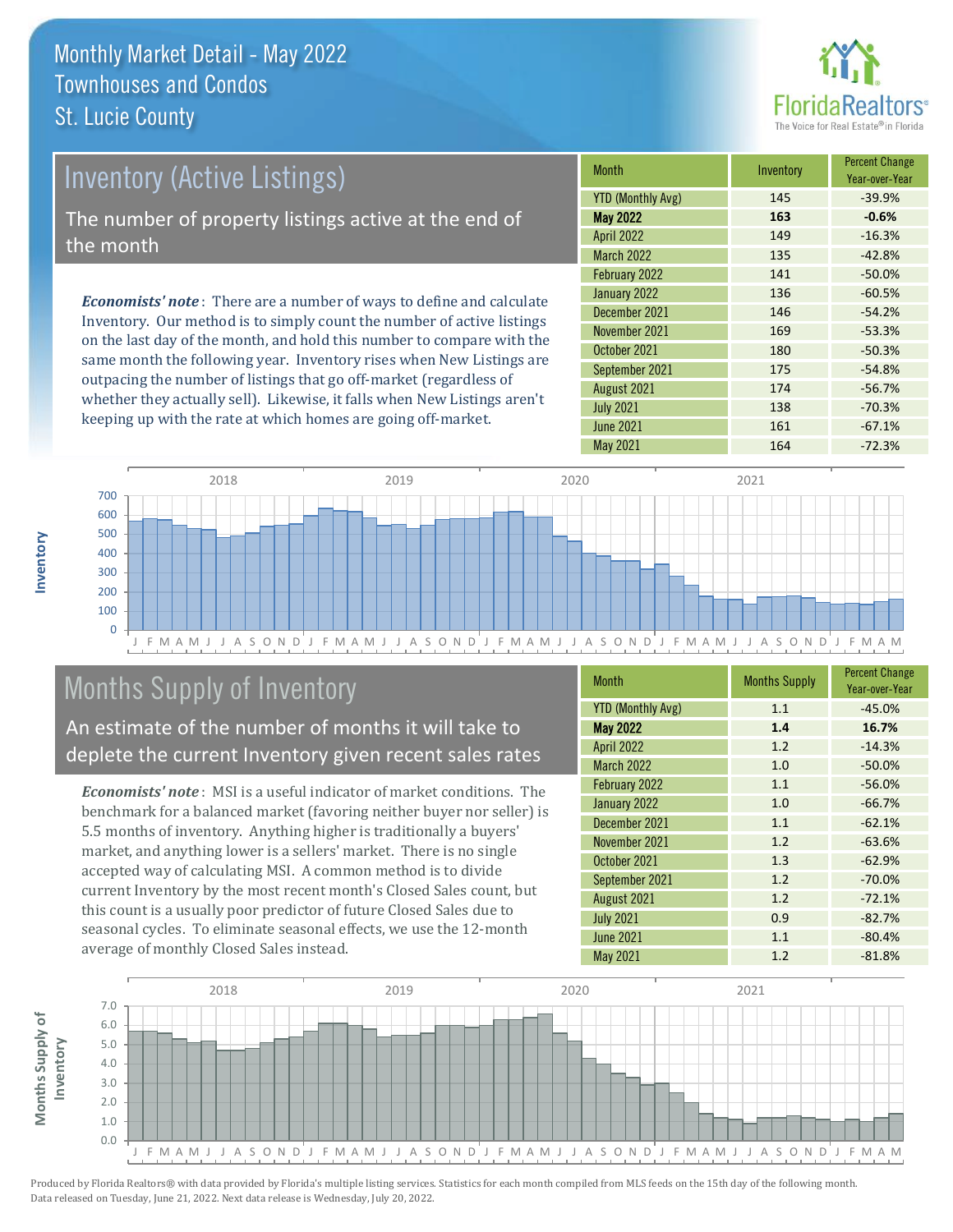

# Closed Sales by Sale Price

The number of sales transactions which closed during the month

*Economists' note:* Closed Sales are one of the simplest—yet most important—indicators for the residential real estate market. When comparing Closed Sales across markets of different sizes, we recommend comparing the percent changes in sales rather than the number of sales. Closed Sales (and many other market metrics) are affected by seasonal cycles, so actual trends are more accurately represented by year-over-year changes (i.e. comparing a month's sales to the amount of sales in the same month in the previous year), rather than changes from one month to the next.





### Median Time to Contract by Sale Price The median number of days between the listing date and contract date for all Closed Sales during the month

*Economists' note* : Like Time to Sale, Time to Contract is a measure of the length of the home selling process calculated for sales which closed during the month. The difference is that Time to Contract measures the number of days between the initial listing of a property and the signing of the contract which eventually led to the closing of the sale. When the gap between Median Time to Contract and Median Time to Sale grows, it is usually a sign of longer closing times and/or declining numbers of cash sales.

| <b>Sale Price</b>     | Median Time to<br>Contract | <b>Percent Change</b><br>Year-over-Year |
|-----------------------|----------------------------|-----------------------------------------|
| Less than \$50,000    | (No Sales)                 | N/A                                     |
| $$50,000 - $99,999$   | 40 Days                    | 81.8%                                   |
| $$100,000 - $149,999$ | 15 Days                    | 25.0%                                   |
| $$150,000 - $199,999$ | 6 Days                     | 20.0%                                   |
| \$200,000 - \$249,999 | 11 Days                    | $-8.3%$                                 |
| \$250,000 - \$299,999 | 5 Days                     | $-44.4%$                                |
| \$300,000 - \$399,999 | 13 Days                    | $-7.1%$                                 |
| \$400,000 - \$599,999 | 9 Days                     | 50.0%                                   |
| \$600,000 - \$999,999 | 14 Days                    | $-6.7%$                                 |
| \$1,000,000 or more   | 79 Days                    | N/A                                     |



Produced by Florida Realtors® with data provided by Florida's multiple listing services. Statistics for each month compiled from MLS feeds on the 15th day of the following month. Data released on Tuesday, June 21, 2022. Next data release is Wednesday, July 20, 2022.

**Median Time to Contract**

**Median Time to Contract**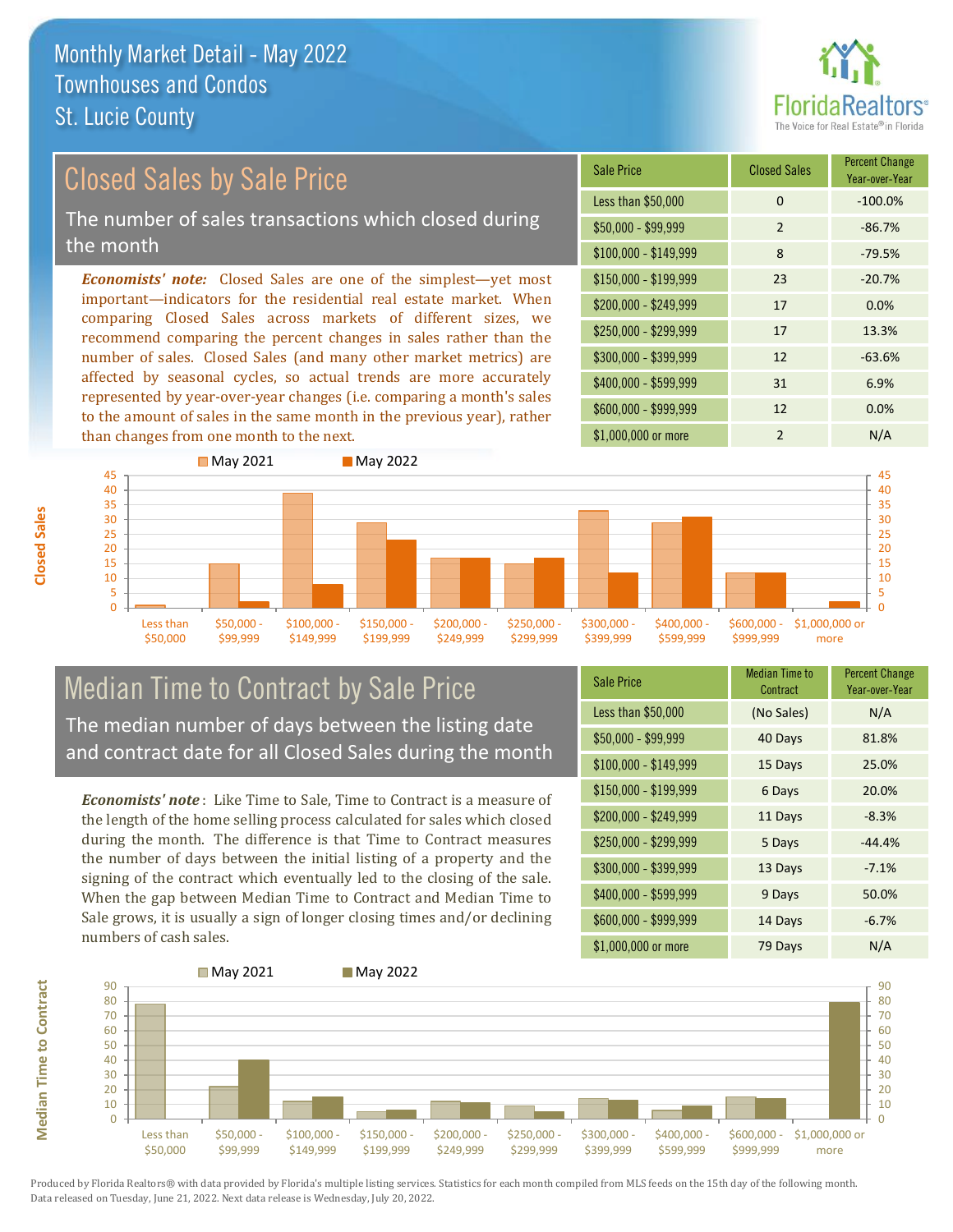

# New Listings by Initial Listing Price

The number of properties put onto the market during the month

*Economists' note:* New Listings tend to rise in delayed response to increasing prices, so they are often seen as a lagging indicator of market health. As prices rise, potential sellers raise their estimations of value—and in the most recent cycle, rising prices have freed up many potential sellers who were previously underwater on their mortgages. Note that in our calculations, we take care to not include properties that were recently taken off the market and quickly relisted, since these are not really *new* listings.

| <b>Initial Listing Price</b> | <b>New Listings</b> | <b>Percent Change</b><br>Year-over-Year |
|------------------------------|---------------------|-----------------------------------------|
| Less than \$50,000           | $\Omega$            | N/A                                     |
| $$50,000 - $99,999$          | $\overline{2}$      | $-75.0%$                                |
| $$100,000 - $149,999$        | 6                   | $-80.0%$                                |
| $$150,000 - $199,999$        | 15                  | $-51.6%$                                |
| \$200,000 - \$249,999        | 19                  | $-17.4%$                                |
| \$250,000 - \$299,999        | 17                  | 54.5%                                   |
| \$300,000 - \$399,999        | 12                  | $-40.0%$                                |
| \$400,000 - \$599,999        | 45                  | 125.0%                                  |
| \$600,000 - \$999,999        | 21                  | 75.0%                                   |
| \$1,000,000 or more          | $\mathfrak{p}$      | $-75.0%$                                |



### Inventory by Current Listing Price The number of property listings active at the end of the month

*Economists' note* : There are a number of ways to define and calculate Inventory. Our method is to simply count the number of active listings on the last day of the month, and hold this number to compare with the same month the following year. Inventory rises when New Listings are outpacing the number of listings that go off-market (regardless of whether they actually sell). Likewise, it falls when New Listings aren't keeping up with the rate at which homes are going off-market.

| <b>Current Listing Price</b> | Inventory | <b>Percent Change</b><br>Year-over-Year |
|------------------------------|-----------|-----------------------------------------|
| Less than \$50,000           | $\Omega$  | $-100.0%$                               |
| $$50,000 - $99,999$          | $\Omega$  | $-100.0%$                               |
| $$100,000 - $149,999$        | 6         | $-80.0%$                                |
| $$150,000 - $199,999$        | 17        | $-26.1%$                                |
| \$200,000 - \$249,999        | 13        | $-18.8%$                                |
| \$250,000 - \$299,999        | 20        | 185.7%                                  |
| \$300,000 - \$399,999        | 11        | 57.1%                                   |
| \$400,000 - \$599,999        | 52        | 271.4%                                  |
| \$600,000 - \$999,999        | 29        | 38.1%                                   |
| \$1,000,000 or more          | 15        | $-60.5%$                                |



Produced by Florida Realtors® with data provided by Florida's multiple listing services. Statistics for each month compiled from MLS feeds on the 15th day of the following month. Data released on Tuesday, June 21, 2022. Next data release is Wednesday, July 20, 2022.

**Inventory**